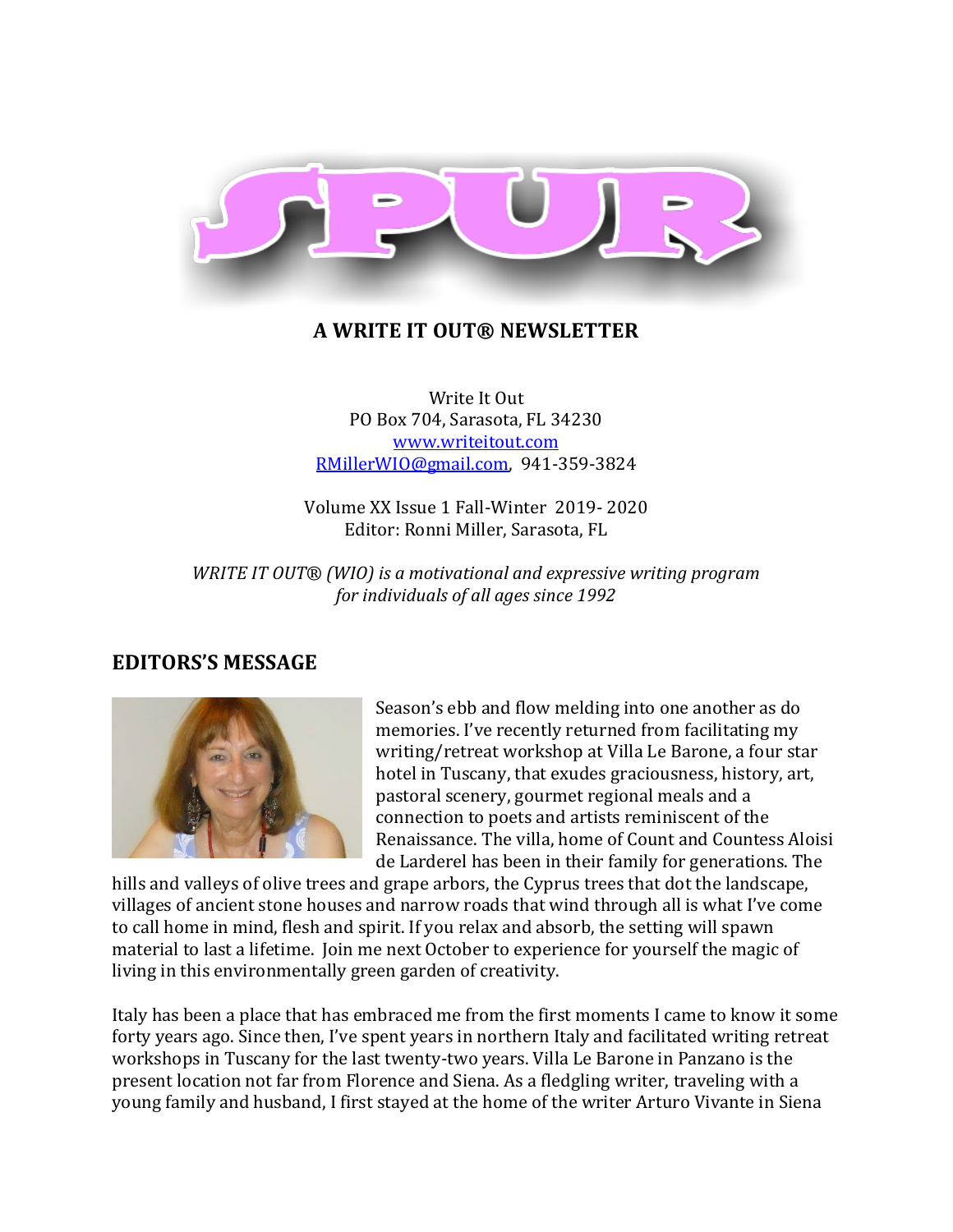who became my mentor and recently won the Katherine Anne Porter award for literature. That home for a week became a turning point in my writing career. It spawned an opus that is still fermenting in a third novel *A Woman Of A Certain Age* and "Awakening", a short story both set in Tuscany. The latter will be published in *Between Lovers,* my second book of short stories available by the end of December, 2019.

Across the pond, Sarasota, FL is my home and base for Write It Out that is now entering its 28th year of providing writing workshops for students of all ages, as well as private sessions with clients to birth their books. Many of you know the story of Write It Out's birth as an epiphany in a pine cabin in Woodstock, New York and brought into fruition on the shores of the Gulf of Mexico. You've read and been motivated by *Dance With The Elephants-Free Your Creativity And Write* and *Cocoon To Butterfly: A Metamorphosis of Personal Growth Through Expressive Writing* the two books related to the WIO program and used for years in the workshops. *Domestic Shorts*, a collection of short fiction stories available on Amazon will soon be joined by the next collection of short stories noted above.

Join our Wednesday afternoon Expressive Writing Workshops at my studio. These small gatherings provide feedback for participants who are working on memoir and fiction, poetry and journal pieces. See the Schedule.

Book Midwife services are growing with clients all over the country able to work with me by phone, Skype, Face time and even snail mail. Don't wait. Book your appointments now.

Enjoy this year's past and coming events, our 2019-2020 Workshop Schedule, [www.writeitout.com](http://www.writeitout.com/) website and friend us on Facebook.

Happy Thanksgiving!

*Ronni*

# **EXPRESSIVE WRITING WORKSHOPS AT RONNI'S STUDIO**

Expressive Writing workshops continue on Wednesday afternoons through the fall, winter, and spring at my studio in Pinehurst Village, Sarasota, FL. These small workshops are open to beginners as well as advanced writers to share and grow with work read and written. Supportive and focused, the workshops provide skills for both fiction nonfiction, poetry and plays that use the concepts of the Write It Out philosophy of utilizing feelings, memories and experiences as the foundation for all genres of writing. Motivational exercises trigger and stimulate written work. It only takes desire, and dedication to enjoy the connection to creativity. I feel it's important to let go, lift off and discover your own magic.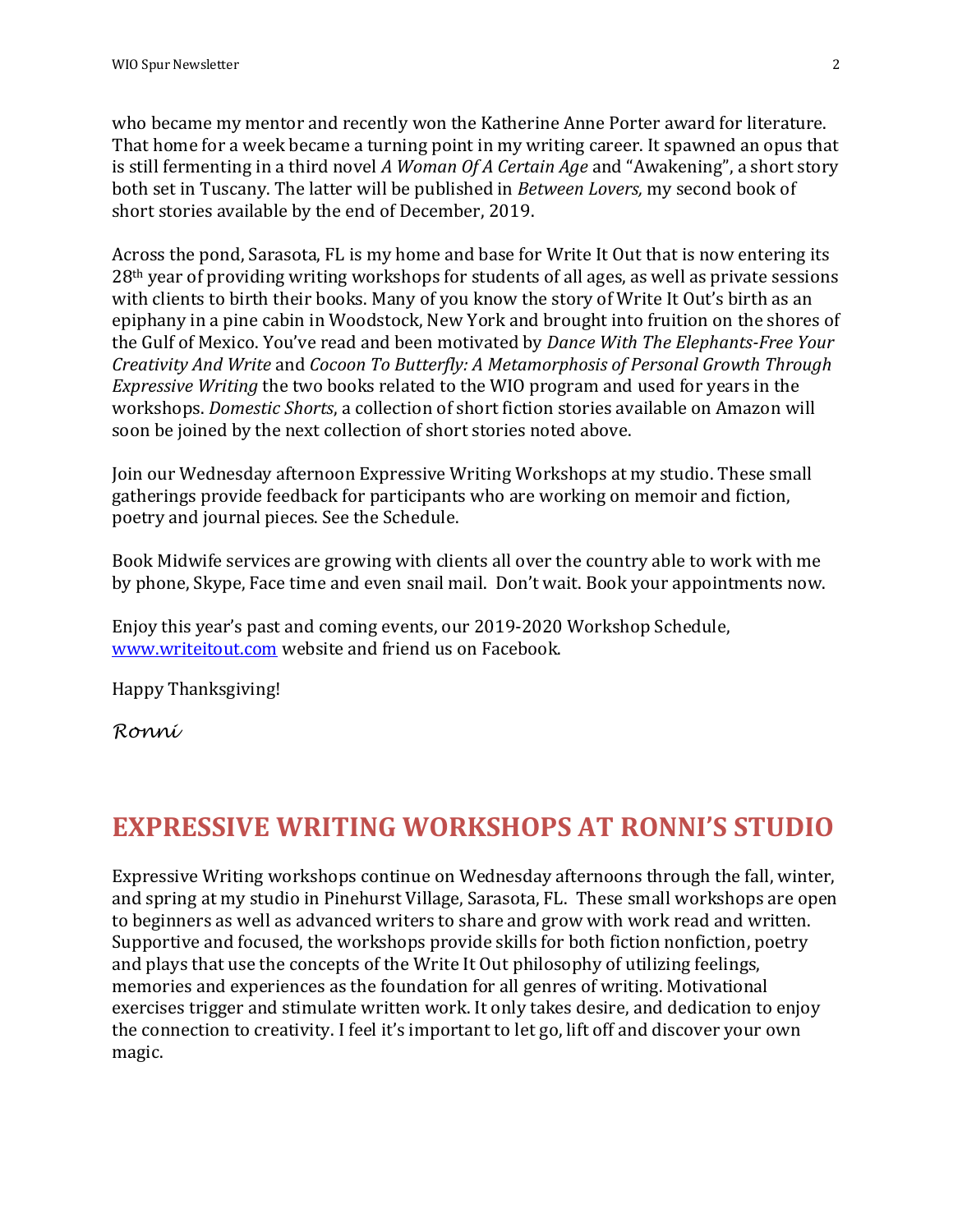## **UP AND COMING!**

### **TUSCANY RETREAT & WRITING WORKSHOP Wednesday, October 21-Thursday, October 29, 2020**



Join me for another Write It Out WRITING RETREAT/ WORKSHOP held in Tuscany, at Villa Le Barone to enjoy their gracious hospitality. It is a boutique gem of a place in the Chianti hills of Panzano seeped in family as much as regional history and dates back before the 20<sup>th</sup> C. when this now fourth star hotel was a farm. Villa Le Barone is known in the region for its Tuscan cuisine and presentation and provides comfortable, rooms, antiques, art, visuals and natural spaces to stimulate your creativity, senses and imagination. Salons are held in the evening before dinner to share work brought from home or produced during the week.

The story of Villa Le Barone is fascinating for writers since it's origins have much to do with a woman, a poet and agriculturalist Maria Blanche Viviani Della Robbia who was involved in her literary salon in Florence and at the same time desired to improve farming techniques and the quality of life of the farmers who worked her property in the hills above the village of Panzano in Chianti. Her daughter, Franca Duchess di Grazzano Visconti transformed the farm into a hotel in the early 70's. Count and Countess Corso and Jacqueline Aloisi De Larderel inherited the property and have continued to bring it into the twenty-first century's green consciousness at the same time retaining its historic, cultural sensibility.



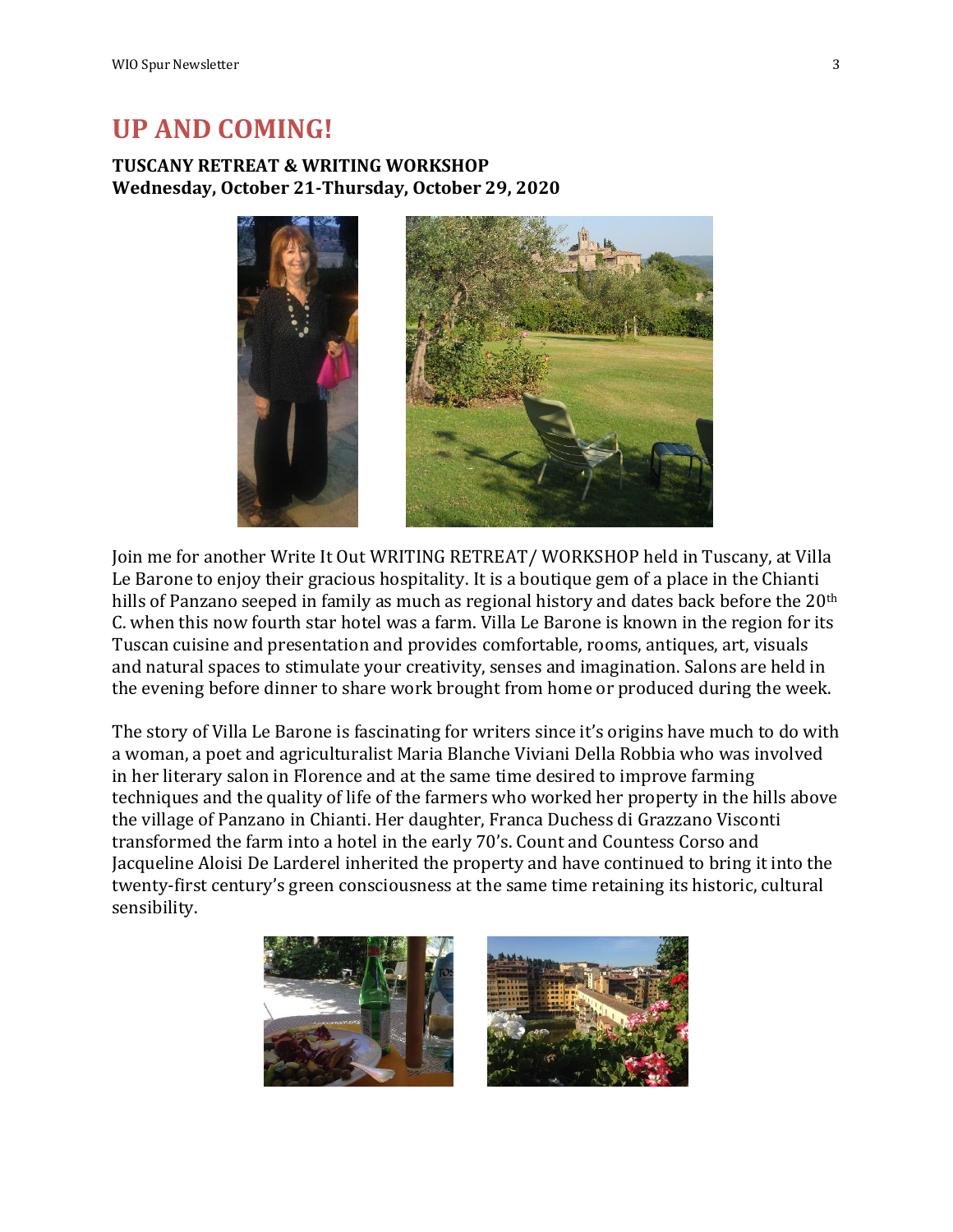The nearby village of Panzano has art shops, restaurants and a weekly open-air market of local wares. The historic and art filled cities and towns of Florence, Siena and San Gimignano are optional day trips. The workshop is open to individuals who have a desire to express themselves in writing, whether they have published or not. It's an opportunity for those who have written material and want one-to-one feedback with me as Book Midwife/ Developmental Editor. I've devoted my life to expressing myself in writing and helping my clients and students attain wholeness through that medium. I'm a published author of nonfiction, fiction, adult and children's books, playwright and founder and director of Write It Out®, a motivational and expressive writing program since 1992. The fact that I'm a romantic and adopted daughter of Italy is just a few more reasons to join me at the magical Villa Le Barone in 2020.

You'll be warmed by the Tuscan sun as chestnuts plunk on the lawn; spend an evening before any one of the many fireplaces on the property to sip a Proseco before dinner or Grappa or espresso afterwards while discussing the days events with people who are visiting from all over the world.

You make your own reservations with Villa Le Barone and be sure to tell them you are part of Ronni's workshop. A few rooms have been reserved for our group for a limited time. See [www.VillaLeBarone.com](http://www.villalebarone.com/) for pictures and information about the Villa. You can contact the Villa for costs in Euro at [info@villabarone.com](mailto:info@villabarone.com) or phone +39 055 852621. Space at the Villa Le Barone is limited.

**Registration** for the Write It Out retreat workshop is separate and **begins January 21, 2020.** See [www.writeitout.com](http://www.writeitout.com/) for specific information. Early registration is suggested.

## **WE WERE THERE THE TUSCANY WRITING RETREAT WORKSHOP OCTOBER 2019**



Sarah's birthday celebration after dinner. Left to right: Eleanor, Sarah, Jacqueline, Ronni, Corso, Kathy, Mary



Lunch a fresco prepared at cooking class with dessert of tiramisu. Left to right: Kathy, Eleanor, Ronni, Mary, Sarah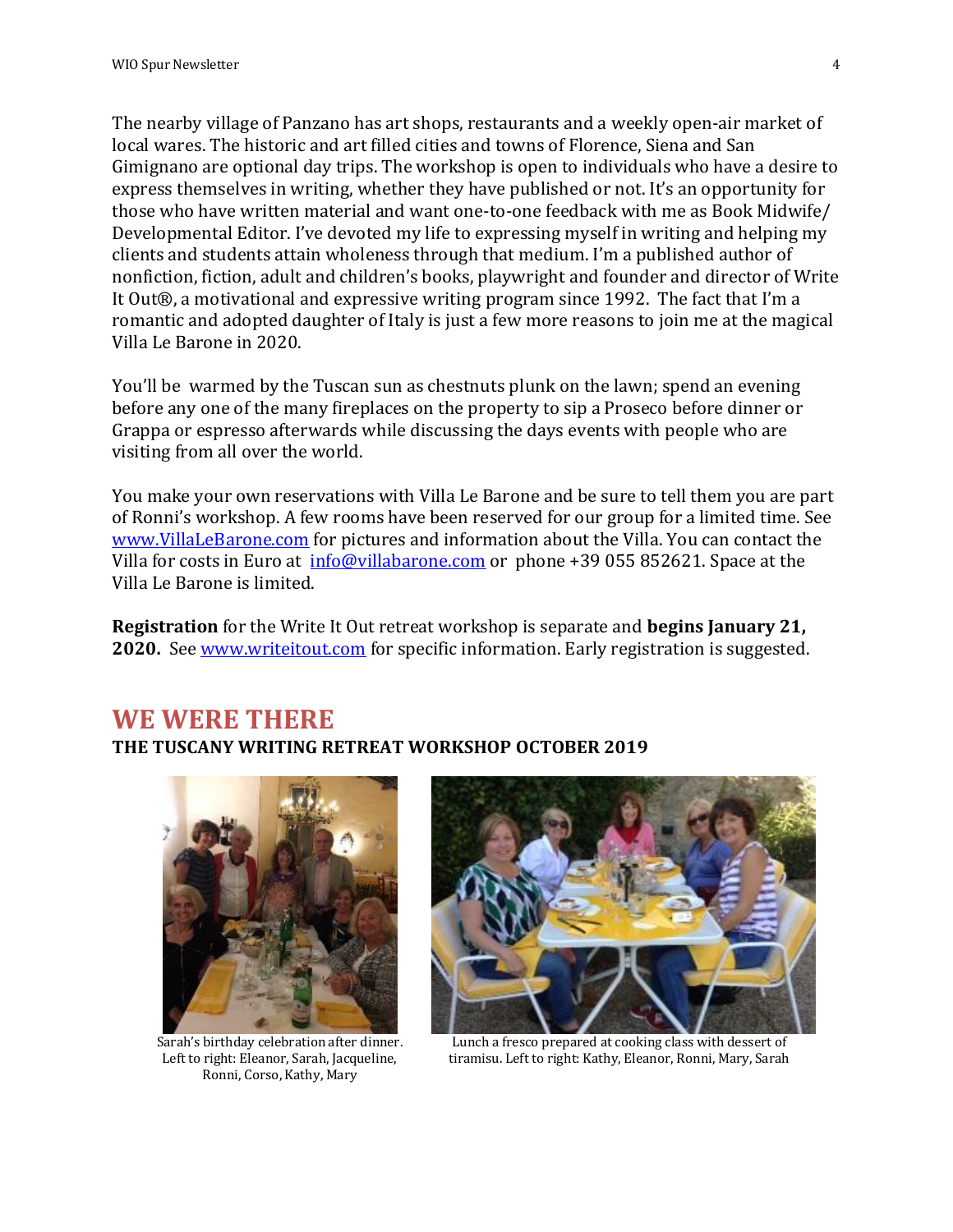

One evening salon and the reading of a 10-minute play



On a day trip to San Gimignano, with its medieval towers, and lunch high above the 13th C Piazza della Cisterna that overlooked the valley below.

Optional day trips to Siena, San Gimignano, Greve and Florence for art, dining and shopping extend the experiences to gather material for writing. Salons in the evenings provide a time for participants to share work. My third novel *A Woman Of A Certain Age* has several scenes that are set in the Villa and I enjoyed reading them one evening at the salon. Eli read from her memoir, Mary and Sarah read their short stories. Cathy shared a spoof written by three that had us laughing through dinner.

#### COMMENTS FROM PARTICIPANTS:

*"I attended Ronni's Tuscany workshop and it was just wonderful--the opportunity to focus on writing in such a serene and beautiful location, to share work with other writers and receive feedback, to work with Ronni individually, and to explore and experience Italy. I'm still walking around in a glow, with a bounty of ideas for new work, and suggestions for honing the pieces I shared in the salons."* Sarah Ashby

*"Thank you for organizing such a wonderful trip."* Mary O'Flynn

## **WORK WITH A BOOK MIDWIFE**

Don't wait. Your book has been seething inside yearning to be born. Working with Ronni, the Book Midwife will make those dreams a reality. Private sessions by appointment are arranged at your convenience. It is possible to work in person, by telephone, Skype or Face Time. Take advantage of the special Five for Four package. Contact Ronni [RMillerWIO@gmail.com](mailto:RMillerWIO@gmail.com) or 941-359-3824 to discuss your needs and set up an appointment.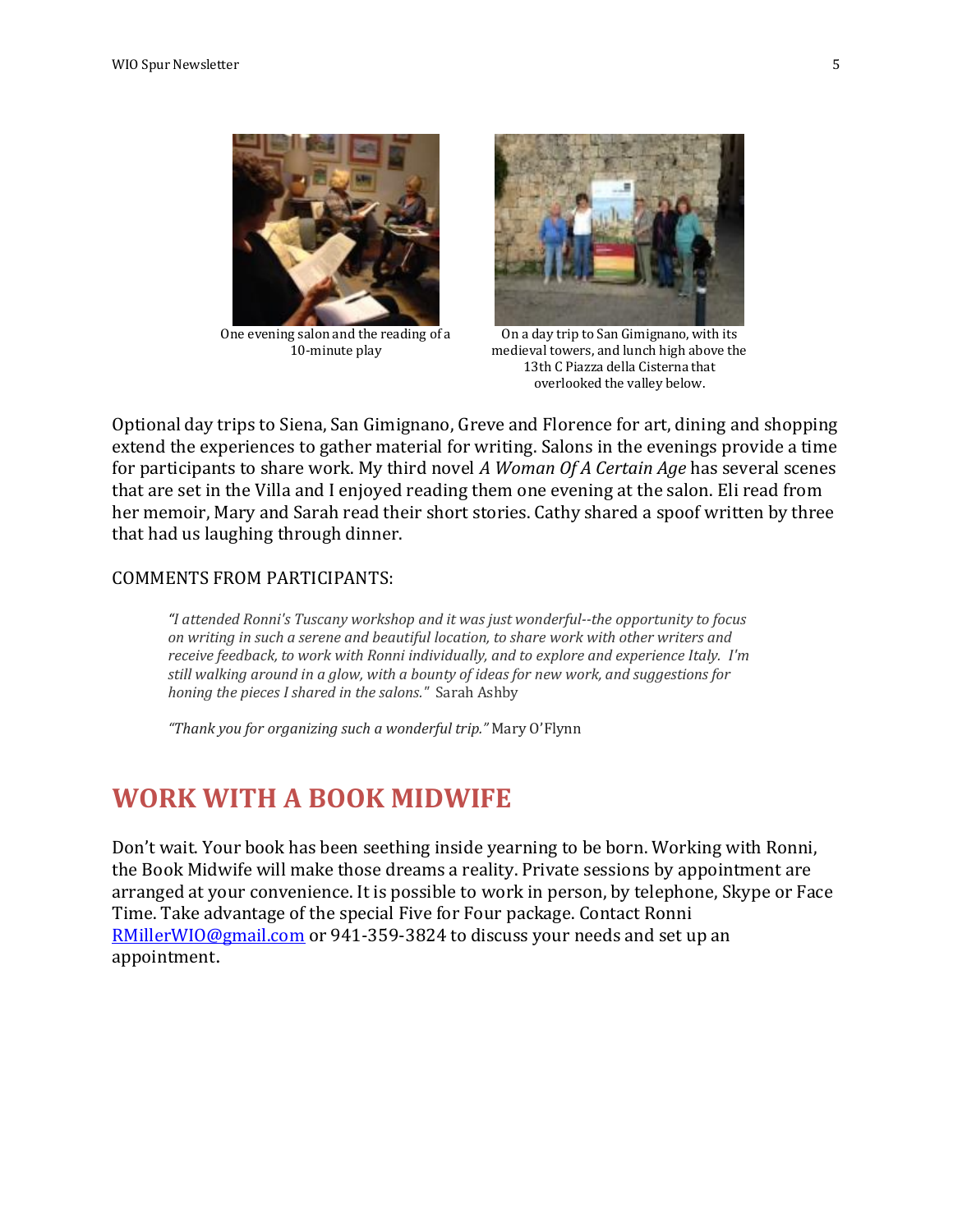# *THE HUM AND THE BUZZ RECEIVES RAVE REVIEWS*

Joy Douglas, author of *The Hum & The Buzz* received a rave review for her book about her forty years of experiences running Douglas House, a guesthouse, in the Berkshires of Stockbridge, Massachusetts. "The book is ...a collage of an extraordinary life ... of fascinating and sometimes famous people...human nature, the power of music, connections to Tanglewood, teamwork ...and life long friendships," said reviewer Colin Harrington of The Berkshire Eagle, October 8, 2019. It was a pleasure to work with Joy, one of my clients, over a three year period as a thought for a book grew into the birth of it, that culminated in a book signing on Douglas House property last summer after its publication.



# *BETWEEN LOVERS* **TO BE PUBLISHED**

*Between Lovers* my new collection of short stories will be published before the new year of 2020. As many of you know, my fiction lies on the cusp of fact spurred by the need to



*Cover art work for Between Lovers by Jonathan David Miller*

express experiences. These experiences begin as a speck of truth and blossom into fictional packages most in the short story form and some in performance pieces. Most have been read before a public and have been enjoyed. These pieces are of relationships where protagonists are discovered and abandoned, embraced and replaced and evolve to their essential selves. Many of the stories in this collection have won awards for fiction. Look for *Between Lovers* on Amazon by the beginning of 2020.

# **RONNI WINS AWARD**

I was thrilled to receive the award for my latest short story: "The Dog That Didn't Bark" that won third prize for adult fiction, November, 2019. This literary contest was sponsored by the National League of American Pen Women. You'll be able to read the story in my new short story collection *Between Lovers* soon to be out on Amazon*.* 

# **MUSIC AWARD FOR** *INSIDE OUTSIDE CLYDE*

Alice Moerk won a 2nd place award for the music she wrote for *Inside Outside Clyde*, my picture book, at the 2019 November Florida State Conference of the NLAPW contest in the music category of "Experimental".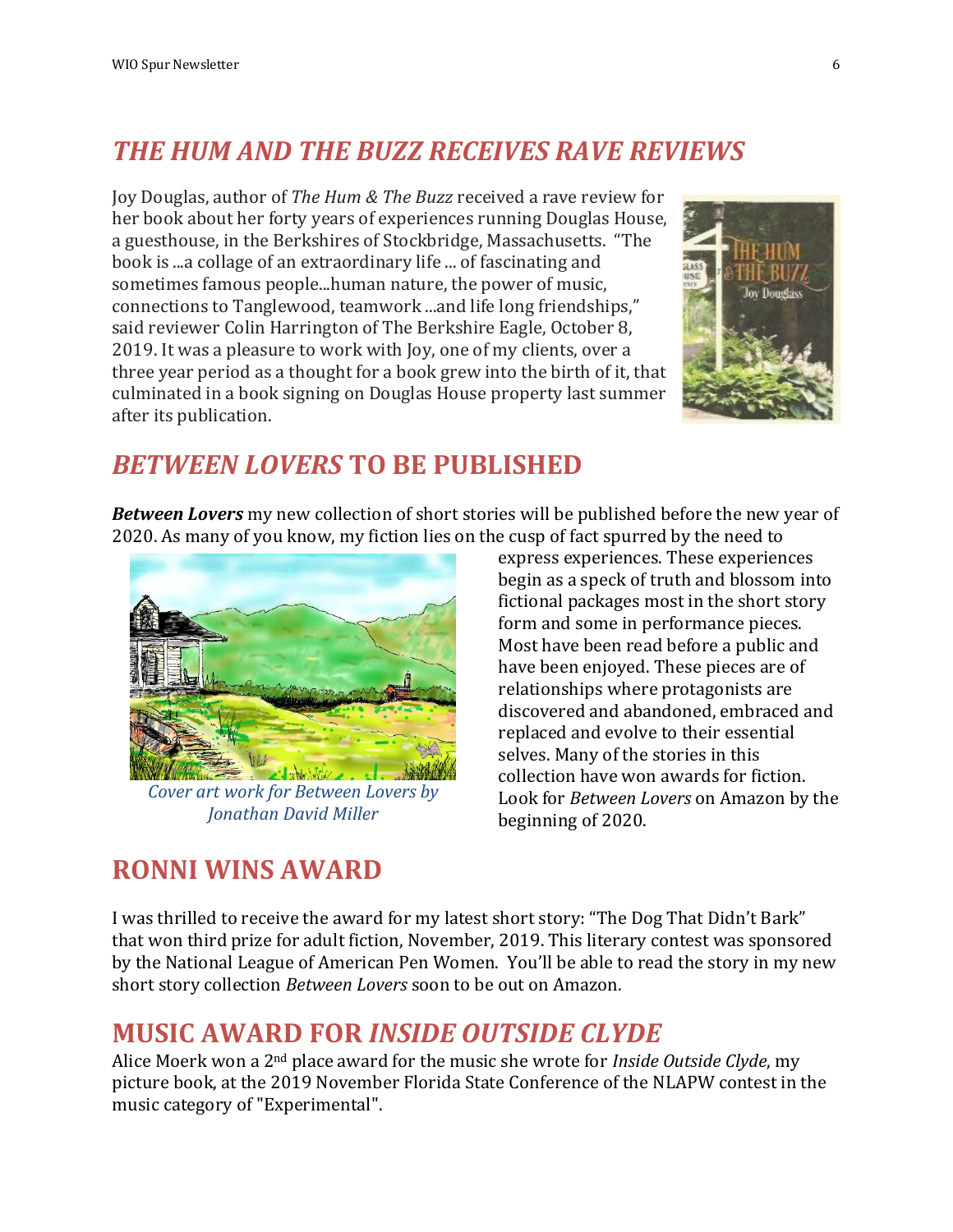The story behind the music:

*Inside Outside Clyde*, a picture book for all ages, was written in 1980. Original classical music was written by Alice Moerk for piano and oboe. She is a former music professor and current award -winning author of musical productions and novels. *Inside Outside Clyde* was performed in 2013 by me, Alice Moerk at the piano and Stephanie Daige on the oboe. This first performance reading was held at Bird Key Yacht Club, Sarasota, FL sponsored by National League of American Pen Women (NLAPW) Sarasota Branch. *Inside Outside Clyde,* was published by Robi Jode Press and illustrated by award winning artist Karin Zukowski (Karizu).

The manuscript was read in 2012 at a writer's group of NLAPW. Alice, a member of the group heard it read and asked if she could write music for it. She identified with the main character Clyde, a red headed child who was bullied because of his red hair and wanted to run away and hide. He finds a safe place inside his head where he connects with his creative side and has the courage to bring his insides outside after his magical experience inside.

The original concept of this book surfaced in the creation of Write It Out® (WIO) my motivational and expressive writing program in 1992, and is now in its twenty eighth year of providing direction and encouragement to individuals of all ages to express their feelings, memories and experiences in any written genre for the purposes of personal growth. I believe it is important to go inside oneself to find happiness and the strength to face the outside world in order to become a self-confident person in the outside world to honor one's own uniqueness.

The creative mind knows no boundaries as evidenced above. Steve Martin, actor and writer, has said, " No art comes from the conscious mind." Ronni adds that art is born from an open mind and responses to the senses.

## *EXPOSED* **A PERFORMANCE READING**

My full-length play *Exposed* was read at SAPS (Sarasota Area Playwrights Society) on April 29, 2019. Sandra Musicante, Burgess Levin, Carole Schwartz and Bob Carlson were the readers. Some of the comments from the audience were: "It's similar to Wendy Wasserstein's play The Heidi Chronicles" and "a beautiful play." There were many pre readings to audiences over the past few years when the play evolved from a one-woman play to several characters before the SAPS production. Readings are vital to playwrights to ascertain what works and what doesn't. At present, the script lies in its manila folder waiting for its next performance. The following is the synopsis:



Left to right: Carole, Sandra, Burgess (Bob not shown)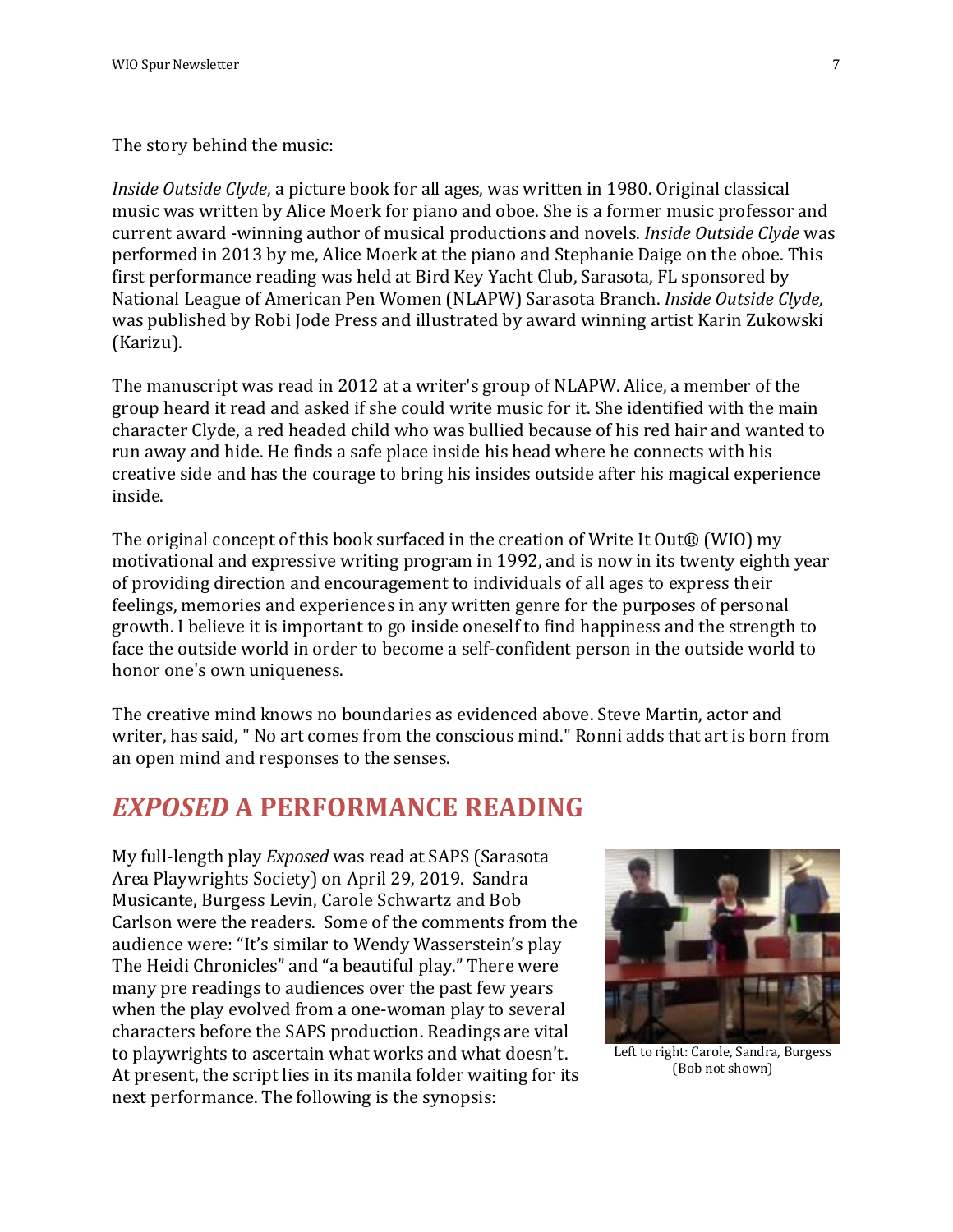*Exposed: A life story of a writer's life. Susan goes from playmate in a washtub to twice-married woman searching for love in all the wrong places. The Catskill Mountains, suburbs of New Jersey, Tuscan hills, Bermuda sands and Florida shores provide the backdrop for lovers and escapades that become the canvas for her stories and novels. Conflicts of rejection plague her journey until she discovers a secret that fulfills her life.* 

## **LINDA ODOM PUBLISHED**

Former student Linda Odom, expressive arts facilitator and Delta flight attendant, had her first article "Painting With Tony" published in Guideposts June/July 2019. It was about her work facilitating expressive art with dementia patients. As Linda Odom has said, "acts of kindness and caring can make a big difference in the lives of older adults."

## **SUNDAY SALONS**

Sunday Salons at Ronni's Studio began about nineteen years ago and has been happening ever since during the "season". The first one had a total of two people, myself and a friend



and artist. We shared our work in progress and enjoyed a glass of wine and dessert. There were a few more friends at the next occurrence followed through the years by students and then people I met who were artists, actors, musicians, writers, crafters and dancers. We gathered in my small space and enjoyed the array of talent presented. The opportunity to meet new friends around the dessert table is an additional plus. If you'd like to be included please e-mail me at [RMillerWIO@gmail.com](mailto:RMillerWIO@gmail.com) or call 941-359-3824.

*(SPUR continues on the next page)*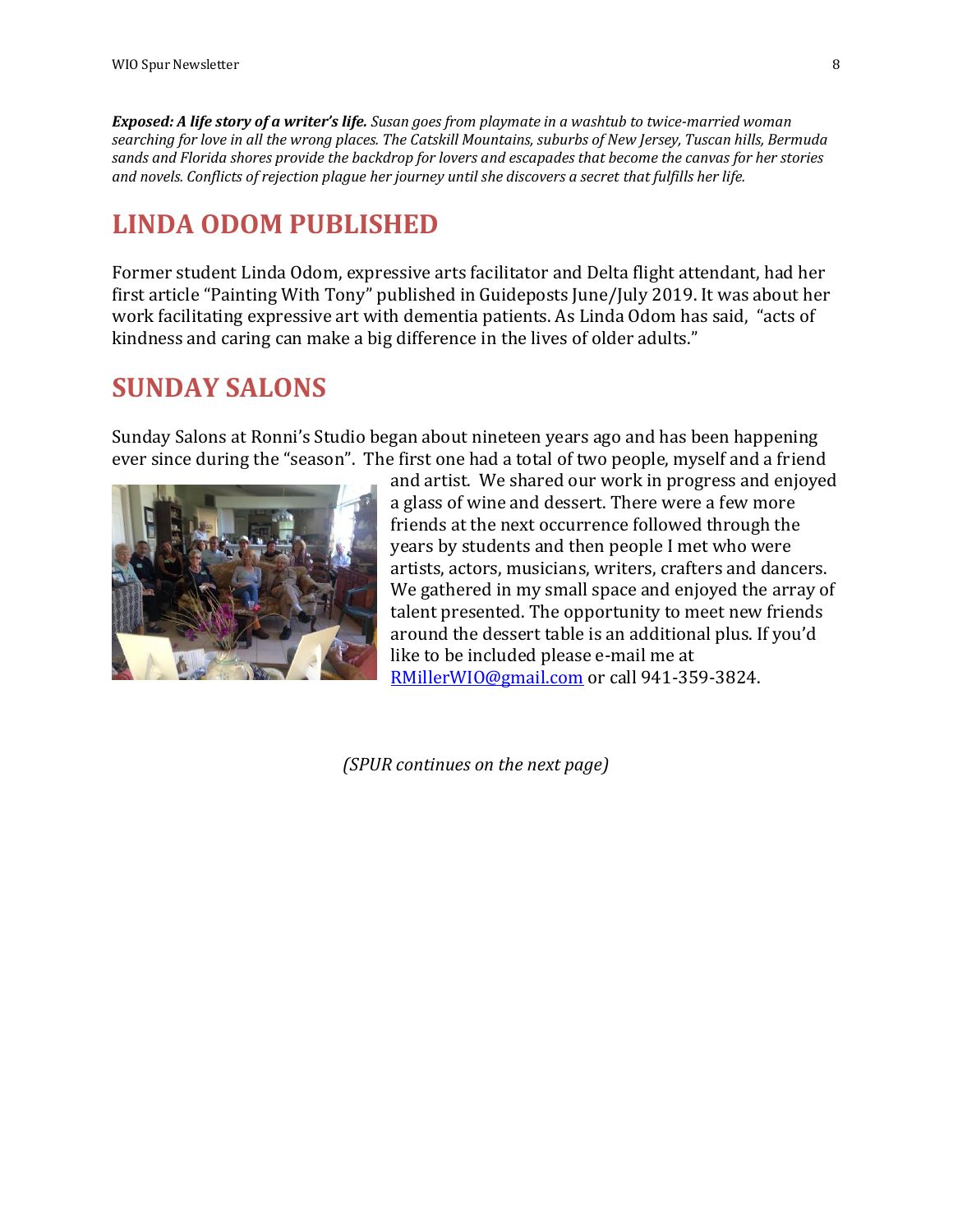# **WRITE IT OUT WRITING WORKSHOPS 2019-2020**

### *Contact Ronni at [RMillerWIO@gmail.com](mailto:RMillerWIO@gmail.com) for more information.*

*Times and places can change so please e-mail me or call to get the latest information*

### **EXPRESSIVE WRITING WORKSHOP**

*A workshop to write fiction, nonfiction, poems and journal entries.*

**Location:** Ronni's Studio, Pinehurst Village, 7316 Eleanor Circle, Sarasota, Fl 34243

**Facilitator:** Ronni Miller

**Registration**: 941-359-3824 or [RMillerWIO@gmail.com](mailto:RMillerWIO@gmail.com)

### **All sessions are held Wednesdays, 2-4 PM**

- Session 1.\* November 6, 13, 20, 2019
- Session 2.\* December 4, 11, 18, 2019
- Session 3. January 8, 15, 22, 29, 2020
- Session 4. February 5, 12, 19, 26, 2020
- Session 5. March 4, 11, 18, 25, 2020
- Session 6. April 1, 15, 22, 29, 2020
- Session 7. May 6, 13, 20, 27, 2020
- Session 8. June 3, 10, 17, 24, 2020

**Tuition:** \$95 for a 4-session term (\*\$72 for a 3-session term) if paid on or before the first class or \$25 paid for individual classes.

### **EXPRESS YOURSELF THROUGH WRITING**

*A workshop that stimulates autobiographical material as a means to express and reveal your story in fact and fiction.*

**Location:** The Longboat Key Education Center 5370 Gulf of Mexico Drive, Suite #212, Longboat Key, FL 34228

- $\bullet$  Session 1. Tuesdays, 1:00 -3:00 PM, January 7-February 25, 2020. (8 sessions). Tuition: members \$145 non-members \$155.
- Session 2. Tuesday, 1:00-3:00 PM, March 3-March 24, 2020 (4 sessions). Tuition: members \$85, non-members \$95.

**Facilitator:** Ronni Miller

**Registration:** 941-383-8811

*(Schedule continues on the next page)*